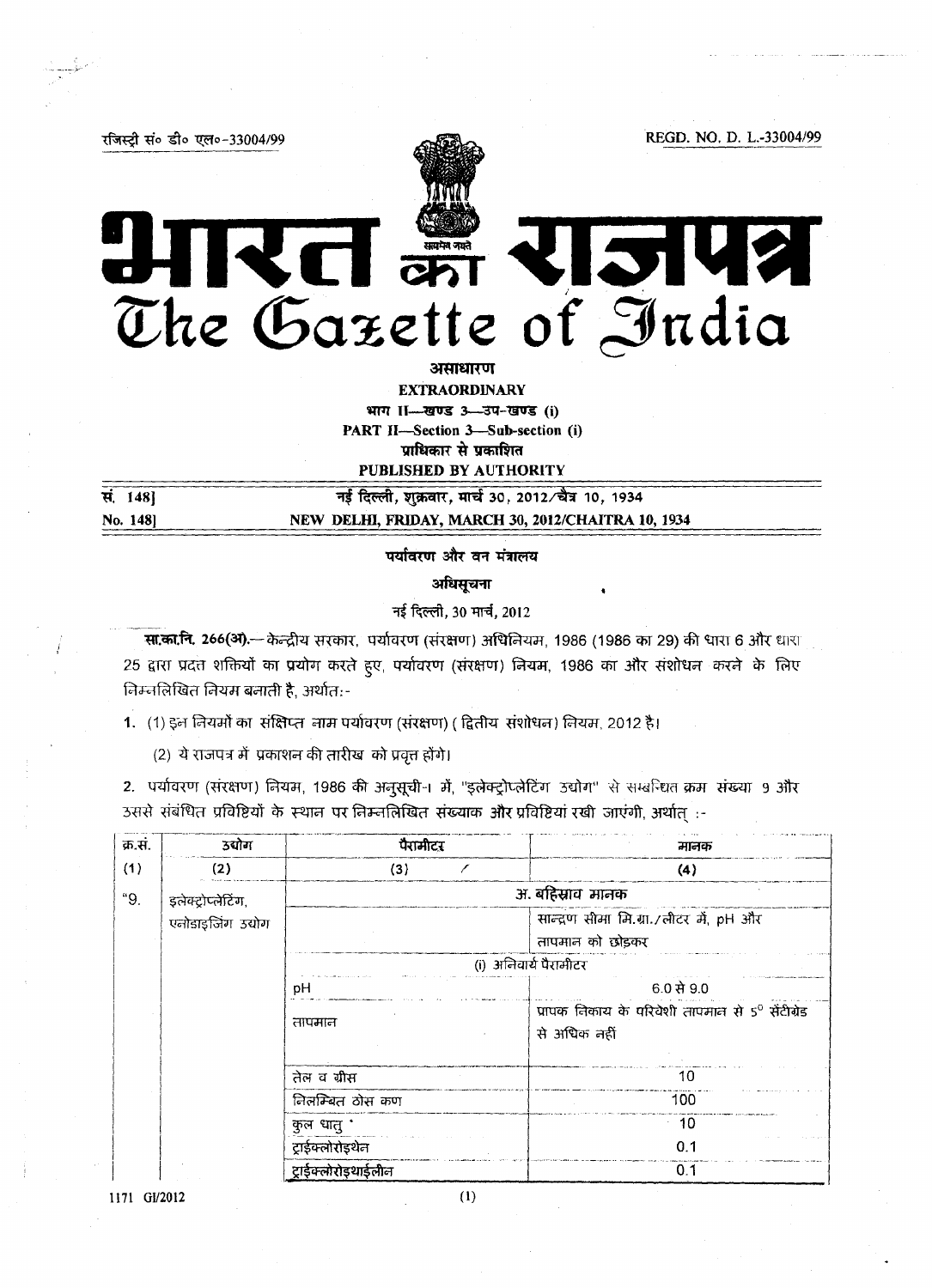### **THE GAZETTE OF INDIA: EXTRAORDINARY**

 $\overline{2}$ 

## [PART II-SEC.  $3(i)$ ]

高。

 $\mathbf{M}$  .

ί.

 $\epsilon$ 

 $\frac{1}{2}$  .)  $\gamma$  in  $\hat{\mathbf{i}}$ 

| (2)<br>(1) | (3)                                       | (4)                                         |
|------------|-------------------------------------------|---------------------------------------------|
|            |                                           | (ii) प्रक्रिया के अनुरूप निर्धारित पैरामीटर |
|            | क. निकल व क़ोम प्लेटिंग                   |                                             |
|            | अमोनिकल लाईट्रोजन यथा N                   | 50                                          |
|            | निकल यथा Ni                               | $\overline{3}$                              |
|            | हैकजा <b>वेलेल्ट क्रोमियम, यथा Cr</b>     | 0.1                                         |
|            | कुल क्रोमियम, यथा Cr                      | 2                                           |
|            | सल्फाइड्स, यथा S                          | $\overline{2}$                              |
|            | सल्फेट्स, यथा SO4 <sup>2-</sup>           | 400                                         |
|            | फास्फेट्स, यथा P                          | 5                                           |
|            | तॉबा, यथा Cu                              | З                                           |
|            | ख. जिंक प्लेटिंग                          |                                             |
|            | साइनाइड्स, (यथा CN <sup>-</sup> )         | 0.2                                         |
|            | अमोलिकल नाईट्रोजन यथा N                   | 50                                          |
|            | कुल अवशिष्ट क्लोरीन, यथा CI               |                                             |
|            | हैक्जावेलेन्ट क्रोमियम, यथा Cr            | 0.1                                         |
|            | कुल क्रोमियम, यथा Cr                      | $\overline{2}$                              |
|            | जिंक, यथा Zn                              | 5                                           |
|            | सीसा, यथा Pb                              | 0.1                                         |
|            | लौह, यथा Fe                               | 3                                           |
|            | ग. कैडमियम प्लेटिंग                       |                                             |
|            | साइनाइड्स, (यथा CN")                      | 0.2                                         |
|            | अमोलिकल नाईट्रोजन यथा N                   | 50                                          |
|            | कुल अवशिष्ट क्लोरीन, यथा Cl               |                                             |
|            | .<br>हैक्जावेलेन्ट क्रोमियम, यथा Cr       | 0.1                                         |
|            | कुल क्रोमियम, यथा Cr                      | $\overline{c}$                              |
|            | कैडमियम] यथा Cd                           | 2                                           |
|            |                                           |                                             |
|            | घ. ऐनोडाइजिंग<br>अमोनिकल नाईट्रोजन, यथा N | 50                                          |
|            |                                           |                                             |
|            | कुल अवशिष्ट क्लोरीन, यथा Cl               | 5                                           |
|            | एलुमिनियम                                 | 15                                          |
|            | फ्लोराइड्स यथा F                          |                                             |
|            | सल्फेट्स, यथा $SO42$                      | 400                                         |
|            | फ़ारफेट्स, यथा P                          |                                             |
|            | ड. . तॉबा, टिन प्लेटिंग                   |                                             |
|            | साइनाइड्स, (यथा CN <sup>-</sup> )         | 0.2                                         |
|            | तॉबा, यथा Cu                              |                                             |
|            | टिल                                       |                                             |
|            | च. बहुमूल्य धातु प्लेटिंग                 |                                             |
|            | साइनाइड्स, (यथा CN)                       | 0.2                                         |
|            | कुल अवशिष्ट क्लोरीन, यथा Cl               |                                             |
|            | चांदी                                     | 1.2                                         |
|            | सोना                                      | 1.0<br>Ç                                    |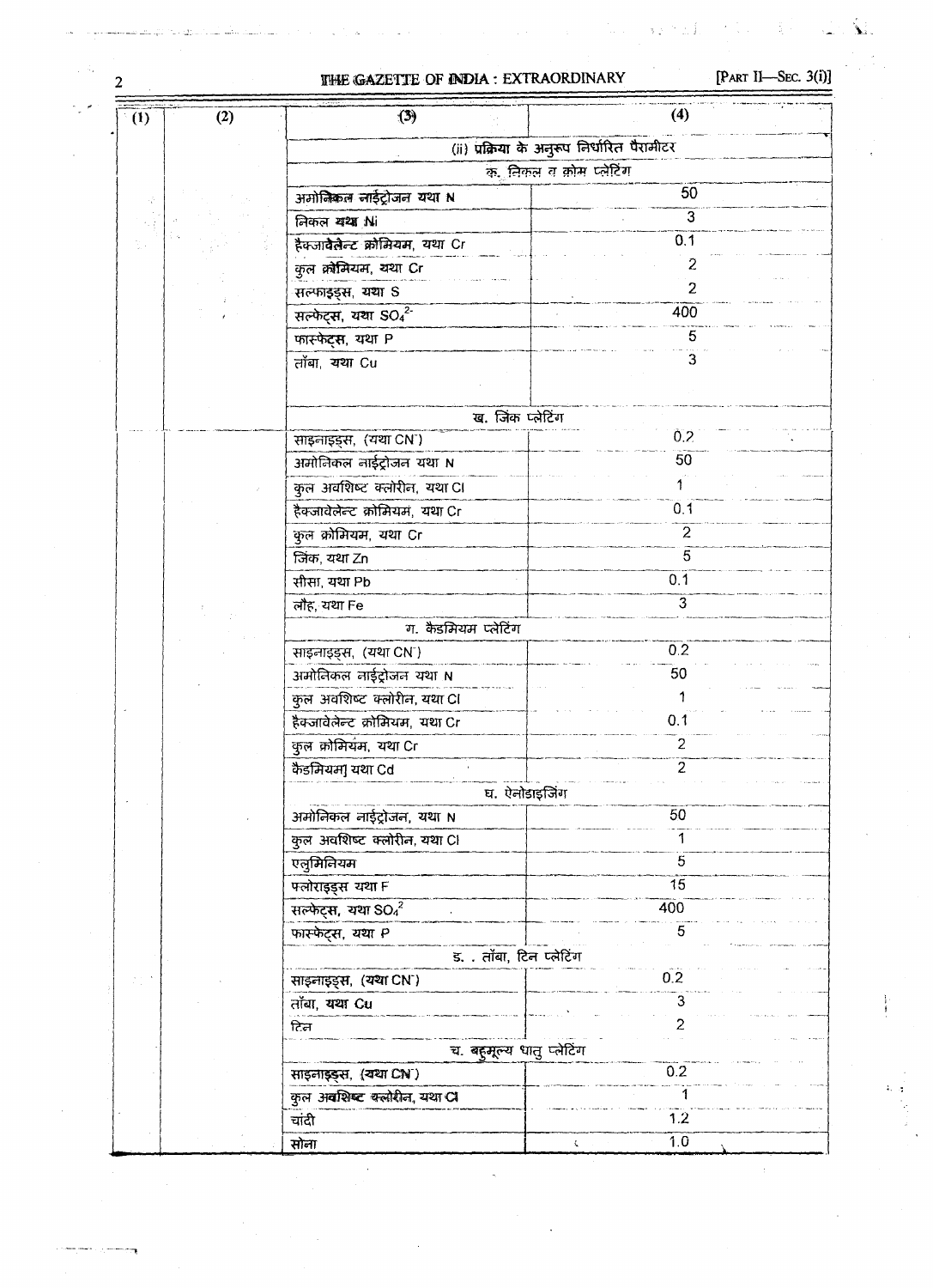[भाग II-खण्ड 3(i)]

| (1) | (2) | (3)                                                                                                                                                                                                                                                                                                                                                                                                                                                                                                                           | (4)                                                                                                                                                                                                                                                                                                                            |  |  |
|-----|-----|-------------------------------------------------------------------------------------------------------------------------------------------------------------------------------------------------------------------------------------------------------------------------------------------------------------------------------------------------------------------------------------------------------------------------------------------------------------------------------------------------------------------------------|--------------------------------------------------------------------------------------------------------------------------------------------------------------------------------------------------------------------------------------------------------------------------------------------------------------------------------|--|--|
|     |     | आ. उत्सर्जन"                                                                                                                                                                                                                                                                                                                                                                                                                                                                                                                  |                                                                                                                                                                                                                                                                                                                                |  |  |
|     |     | (i) अनिवार्य पैरामीटर                                                                                                                                                                                                                                                                                                                                                                                                                                                                                                         |                                                                                                                                                                                                                                                                                                                                |  |  |
|     |     | अम्ल मिस्ट (HCl & H <sub>2</sub> SO <sub>4</sub> )                                                                                                                                                                                                                                                                                                                                                                                                                                                                            | 50                                                                                                                                                                                                                                                                                                                             |  |  |
|     |     | (ii) प्रक्रिया के अनुरूप निर्धारित पैरामीटर                                                                                                                                                                                                                                                                                                                                                                                                                                                                                   |                                                                                                                                                                                                                                                                                                                                |  |  |
|     |     | क, निकल व क्रोमियम प्लेटिंग                                                                                                                                                                                                                                                                                                                                                                                                                                                                                                   |                                                                                                                                                                                                                                                                                                                                |  |  |
|     |     | निकल**                                                                                                                                                                                                                                                                                                                                                                                                                                                                                                                        | 5                                                                                                                                                                                                                                                                                                                              |  |  |
|     |     | हैक्सावेलेंट क्रोमियम**                                                                                                                                                                                                                                                                                                                                                                                                                                                                                                       | 0.5                                                                                                                                                                                                                                                                                                                            |  |  |
|     |     | ख. जिंक, तॉबा व कैडमियम प्लेटिंग                                                                                                                                                                                                                                                                                                                                                                                                                                                                                              |                                                                                                                                                                                                                                                                                                                                |  |  |
|     |     | सीसा**                                                                                                                                                                                                                                                                                                                                                                                                                                                                                                                        | 10                                                                                                                                                                                                                                                                                                                             |  |  |
|     |     | साइनाइड्स (यथा CN <sup>-</sup> )"                                                                                                                                                                                                                                                                                                                                                                                                                                                                                             | 5                                                                                                                                                                                                                                                                                                                              |  |  |
|     |     | कुल धातु' की गणना बहिसाव में Zn+Cu+Ni+Al+Fe+Cr+Cd+Pb+Sn+Ag की संयुक्त<br>सांदता से की जायेगी।<br>$***$<br>विद्यमान इकाईयाँ तारांकित प्रदूषकों के मानकों का अनुपालन 1 जनवरी, 2013 तक<br>सुनिश्चित करेंगी। तथापि नई इकाईयाँ मानकों का अनुपालन संयंत्र के प्रचालन की तिथि से<br>करेंगी।<br>+ उत्सर्जन मानक उन इलेक्ट्रोप्लेटिंग इकाईयों पर लागू होंगे जिनकी जल की खपत कम से कम<br>5 घन मीटर/दिन है। ये इकाईयों अपने उत्सर्जन को, सतह से कम से कम 10 मीटर या<br>इकाई के शेड/भवन से 3 मीटर, जो भी अधिक हो, ऊँचे चिमनी के माध्यम से |                                                                                                                                                                                                                                                                                                                                |  |  |
|     |     | इ. वर्षा जल .                                                                                                                                                                                                                                                                                                                                                                                                                                                                                                                 |                                                                                                                                                                                                                                                                                                                                |  |  |
|     |     | टिप्पण:<br>जाएगी।<br>(ii)                                                                                                                                                                                                                                                                                                                                                                                                                                                                                                     | (i) किसी इकाई (जिसके प्लाट का आकार कम से कम 200 वर्ग मीटर हो) के वर्षा जल को<br>मार्जक जल, बहिस्राव और/अथवा तलपुलाई अपजल के साथ मिलाने के लिये अनुमति नहीं दी<br>इकाई की अंतसीमा के वर्षा जल को वर्षा के 10 मिनट की संग्रहण क्षमता (घंटे के<br>,औसत) के एच.डी.पी.ई. परत वाले गर्त के माध्यम से अलग नाली के द्वारा बहाया जाएगा। |  |  |

[फा. सं. क्यू-15017/44/2009-सीपीडब्ल्यू]

#### रजनीश दुबे, संयुक्त सचिव

<u>दिष्पर्णी</u>: मूल नियम भारत के राजपत्र में सं. का.आ. 844(अ) दिनांक 19 नवम्बर, 1986 के द्वारा प्रकाशित किये गए थे .<br>और इसके पश्चात सं. का.आ.433 (अ), तारीख 18 अप्रैल 1987 और अभी हाल में: सा.का.नि. 512(अ) तारीख 9 जुलाई 2009: सा.का.नि. 543(अ) तारीख 22 जुलाई 2009: सा.का.नि. 595(अ) तारीख 21 अगस्त 2009: सा.का.नि. 794(अ) तारीख 4 नवम्बर 2009: सा.का.नि. 826(अ) तारीख़ 16 नवम्बर 2009: सा.का.नि. 01(अ) तारीख 1 जनवरी 2010: सा.का.नि. 61(अ) तारीख 5 फरवरी 2010: सा.का.नि. 485(अ) तारीख 9 जून 2010: सा.का.नि. 608(अ) तारीख 21 जुलाई 2010: सा.का.नि. 739(अ) तारीख 9 सितम्बर 2010 और सा.का.नि. 809(अ) तारीख 4 अक्टूबर 2010: सा.का.नि. 215(अ) तारीख 15 मार्च, 2011: सा.का.नि. 221(अ), तारीख 18 मार्च, 2011: सा.का.नि. 354(अ) तारीख, 02 मई, 2011: सा.का.नि. 424(अ), तारीख, 01 जनू, 2011: सा.का.नि. 446(अ), 13 जून, 2011; सा.का.नि. 152(अ), 16 मार्च, 2012 के द्वारा संशोधित किए गए।

 $\overline{\mathbf{3}}$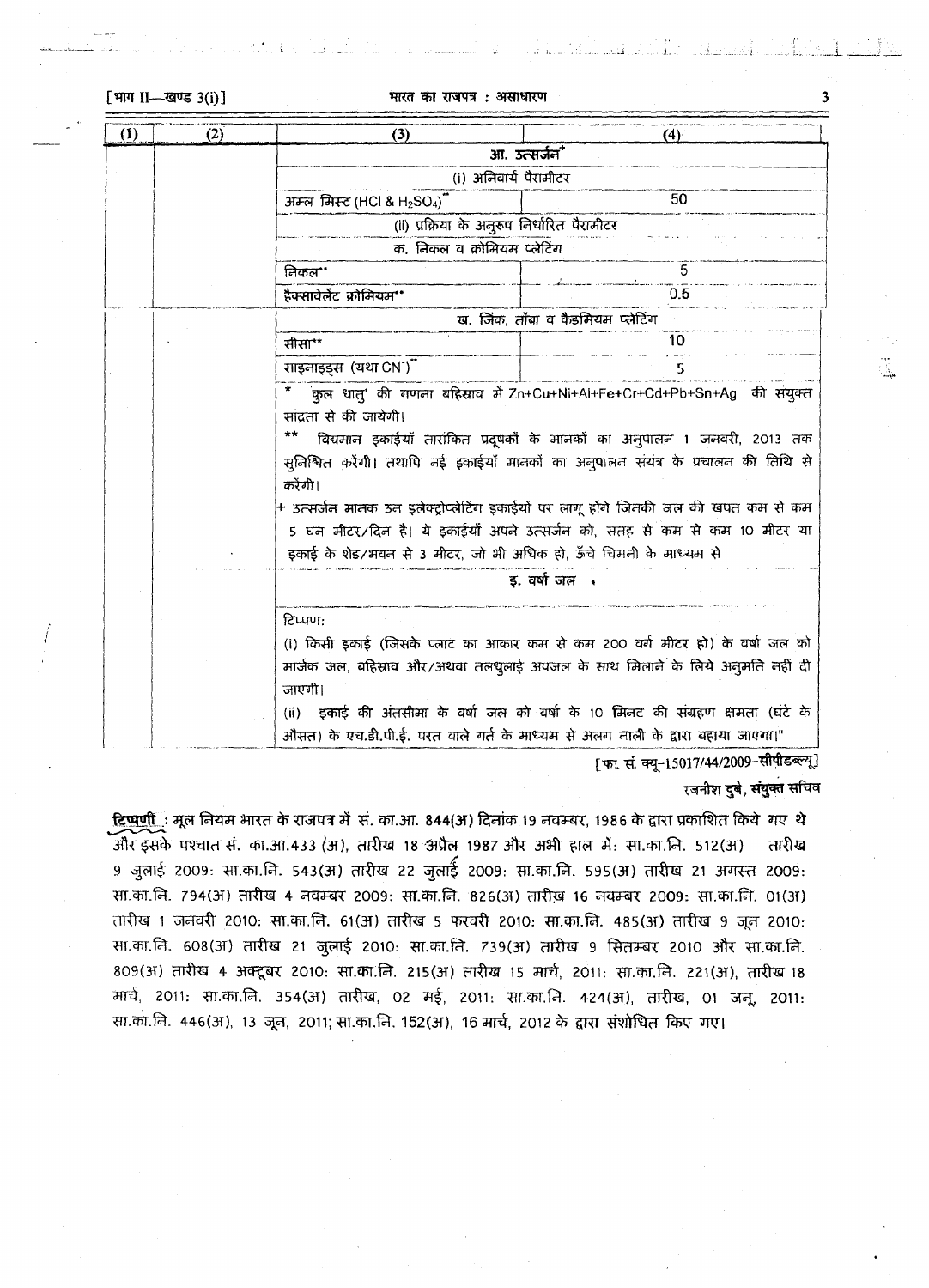Ý.

\,

#### MINISTRY OF ENVIRONMENT AND FORESTS

#### NOTIFICATION

#### New Delhi, the 30th March,2012

GS.R. 266(E)—In exercise of the powers conferred by sections 6 and 25 of the Environment (Protection) Act, 1986 (29 of 1986), the Central Government hereby makes the following rules further to amend the Environment (Protection) Rules, 1986, namely:-

- 1. (1) These rules may be called the Environment (Protection) (Second Amendment) Rules, 2012.
	- (2) They shall come into force on the date of their publication in the Official Gazette.

2. In the Environment (Protection) Rules, 1986, in Schedule I, for serial number 9 relating to "Electroplating Industry" and entries relating thereto, the following serial number and entries shall be substituted, namely:-

| S.<br>No. | <b>Industry</b> | <b>Parameter</b>                           | <b>Standard</b>                              |
|-----------|-----------------|--------------------------------------------|----------------------------------------------|
| (1)       | (2)             | (3)                                        | (4)                                          |
| "9.       | Electroplating, |                                            | A.- Effluent Standards                       |
|           | Anodizing       |                                            | Limiting concentration in mg/l,              |
|           | <b>Industry</b> |                                            | except for pH and Temperature                |
|           |                 | (i) Compulsory Parameters                  |                                              |
|           |                 | pH                                         | 6.0 to 9.0                                   |
|           |                 |                                            | exceed 5°C above<br>shall<br>the<br>not      |
|           |                 | Temperature                                | ambient temperature of the receiving<br>body |
|           |                 | Oil & Grease                               | 10                                           |
|           |                 | <b>Suspended Solids</b>                    | 100                                          |
|           |                 | Total Metal*                               | 10                                           |
|           |                 | Trichloroethane                            | 0.1                                          |
|           |                 | Trichloroethylene                          | 0.1                                          |
|           |                 | (ii) Specific Parameter as per process     |                                              |
|           |                 | a. Nickel and Chrome plating               |                                              |
|           |                 | Ammonical Nitrogen, as N                   | 50                                           |
|           |                 | Nickel, as Ni                              | 3                                            |
|           |                 | Hexavalent Chromium, as Cr                 | 0.1                                          |
|           |                 | Total Chromium, as Cr                      | $\mathbf{2}$                                 |
|           |                 | Sulphides, as S                            | $\overline{2}$                               |
|           |                 | Sulphates, as SO <sub>4</sub> <sup>2</sup> | 400                                          |
| 拉         |                 | Phosphates, as P                           | 5                                            |
|           |                 | Copper as Cu                               | 3                                            |
|           |                 | b. Zinc plating                            |                                              |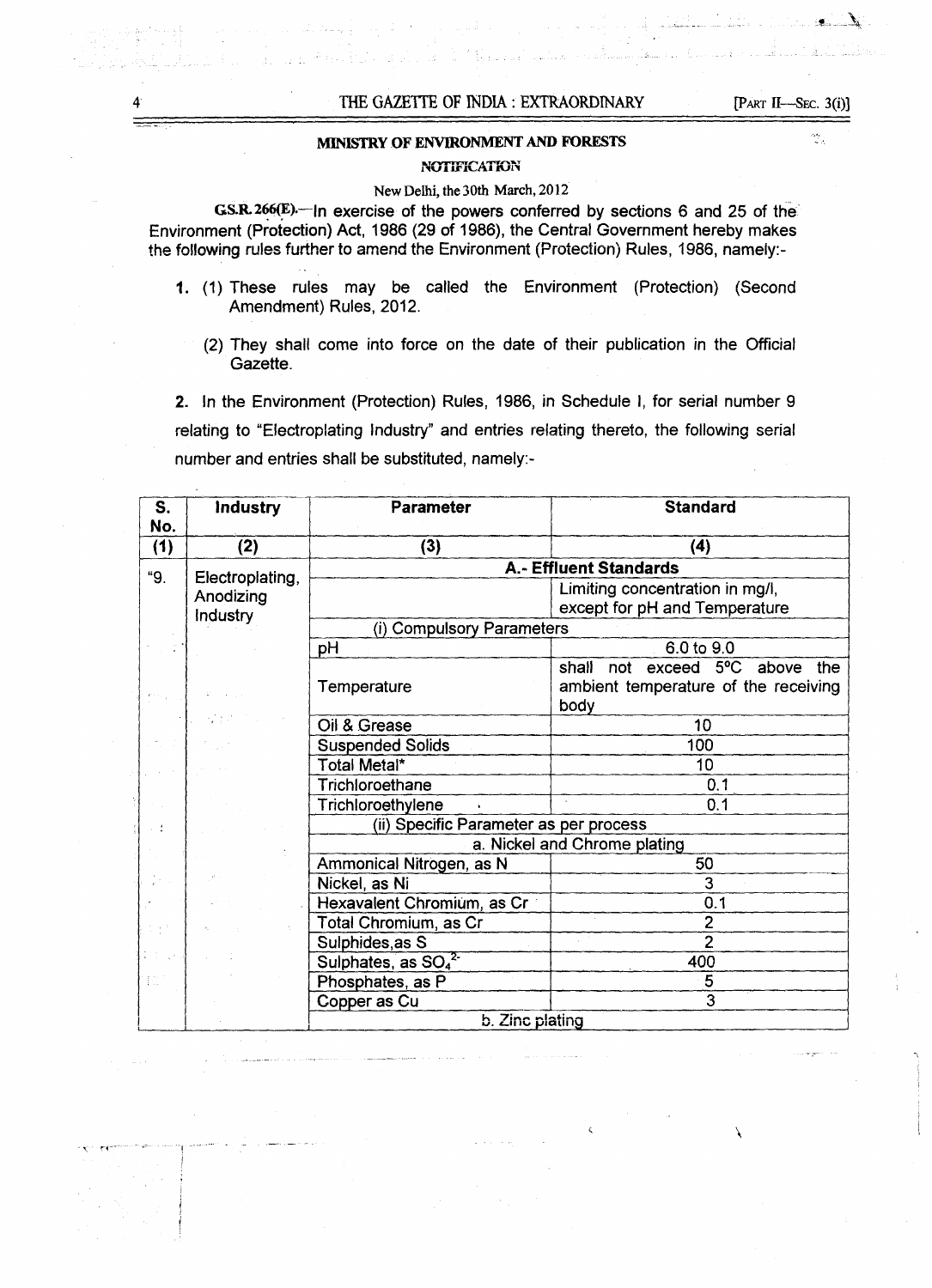$\overline{\sqrt{2}}$ 

Ï

И.

# $[$ भाग II—खण्ड 3(i)]  $[$ भारत का राजपत्र : असाधारण 5

bili ili.

| (1)                                              | (2)                                                                          | (3)                                                                         | (4)                                                                       |  |
|--------------------------------------------------|------------------------------------------------------------------------------|-----------------------------------------------------------------------------|---------------------------------------------------------------------------|--|
|                                                  |                                                                              | Cyanides, (as CN <sup>-</sup> )                                             | 0.2                                                                       |  |
|                                                  |                                                                              | Ammonical Nitrogen, as N                                                    | 50                                                                        |  |
|                                                  |                                                                              | Total Residual Chlorine, as CI                                              | 1                                                                         |  |
|                                                  |                                                                              | Hexavalent Chromium, as Cr                                                  | 0.1                                                                       |  |
|                                                  |                                                                              | Total Chromium, as Cr                                                       | $\overline{2}$                                                            |  |
|                                                  |                                                                              | Zinc, as Zn                                                                 | 5<br>$\mathbf{z}^{\prime}$                                                |  |
|                                                  |                                                                              | Lead, as Pb                                                                 | 0.1                                                                       |  |
|                                                  |                                                                              | Iron, as Fe                                                                 | $\overline{3}$                                                            |  |
|                                                  |                                                                              |                                                                             | c. Cadmium plating                                                        |  |
|                                                  |                                                                              | Cyanides, (as $CN^{-}$ )                                                    | 0.2                                                                       |  |
|                                                  |                                                                              | Ammonical Nitrogen, as N                                                    | 50                                                                        |  |
|                                                  |                                                                              | Total Residual Chlorine, as Cl                                              | 1                                                                         |  |
|                                                  |                                                                              | Hexavalent Chromium, as Cr                                                  | 0.1                                                                       |  |
|                                                  |                                                                              | Total Chromium, as Cr                                                       | $\overline{2}$                                                            |  |
|                                                  |                                                                              | Cadmium, as Cd                                                              | $\overline{2}$                                                            |  |
|                                                  |                                                                              | d. Anodizing                                                                |                                                                           |  |
|                                                  |                                                                              | Ammonical Nitrogen, as N                                                    | 50                                                                        |  |
|                                                  |                                                                              | Total Residual Chlorine, as Cl                                              |                                                                           |  |
|                                                  |                                                                              | Aluminium                                                                   | 5                                                                         |  |
|                                                  |                                                                              | Flourides, as F                                                             | 15                                                                        |  |
|                                                  |                                                                              | Sulphates, as $SO_4^2$                                                      | 400                                                                       |  |
|                                                  |                                                                              | Phosphates, as P                                                            | 5                                                                         |  |
|                                                  |                                                                              |                                                                             | e. Copper, Tin plating                                                    |  |
|                                                  |                                                                              | Cyanides, (as CN <sup>-</sup> )                                             | 0.2                                                                       |  |
|                                                  |                                                                              | Copper, as Cu                                                               | $\overline{\mathbf{3}}$                                                   |  |
|                                                  |                                                                              | Tin                                                                         | $\overline{2}$                                                            |  |
|                                                  |                                                                              |                                                                             | f. Precious Metal plating                                                 |  |
|                                                  |                                                                              | Cyanides, (as CN <sup>-</sup> )                                             | 0.2                                                                       |  |
|                                                  |                                                                              | <b>Total Residual Chlorine, as CI</b>                                       | 1                                                                         |  |
|                                                  |                                                                              |                                                                             | <b>B.- Emission Standards</b>                                             |  |
|                                                  |                                                                              |                                                                             | Limiting concentration in mg/m <sup>3</sup> ,                             |  |
|                                                  |                                                                              |                                                                             | unless stated                                                             |  |
|                                                  |                                                                              |                                                                             | (i) Compulsory parameters                                                 |  |
|                                                  |                                                                              | Acid mist (HCl $8. H_2SO_4$ )**                                             | 50                                                                        |  |
| $\angle$ (ii) Specific parameters as per process |                                                                              |                                                                             |                                                                           |  |
|                                                  |                                                                              |                                                                             | a. Nickel & Chromium plating                                              |  |
|                                                  |                                                                              | Nickel**                                                                    | 5                                                                         |  |
|                                                  |                                                                              | Hexavalent Chromium**                                                       | 0.5                                                                       |  |
|                                                  | b. Zinc, Copper or Cadmium plating                                           |                                                                             |                                                                           |  |
|                                                  |                                                                              | Lead**                                                                      | 10                                                                        |  |
|                                                  |                                                                              | Cyanides, (Total)**                                                         | 5                                                                         |  |
|                                                  | $\ast$<br>'Total<br>shall account for<br>combined<br>Metal'<br>concentration |                                                                             |                                                                           |  |
|                                                  |                                                                              | 0f<br>Zn+Cu+Ni+Al+Fe+Cr+Cd+Pb+Sn+Ag in the effluent.                        |                                                                           |  |
|                                                  |                                                                              | Emission standards shall be applicable to electroplating units<br>$\ddot{}$ |                                                                           |  |
|                                                  |                                                                              |                                                                             | having water consumption atleast 5 m <sup>3</sup> /day. These units shall |  |
|                                                  |                                                                              |                                                                             |                                                                           |  |

 $1171$   $\times$   $12 - 2$